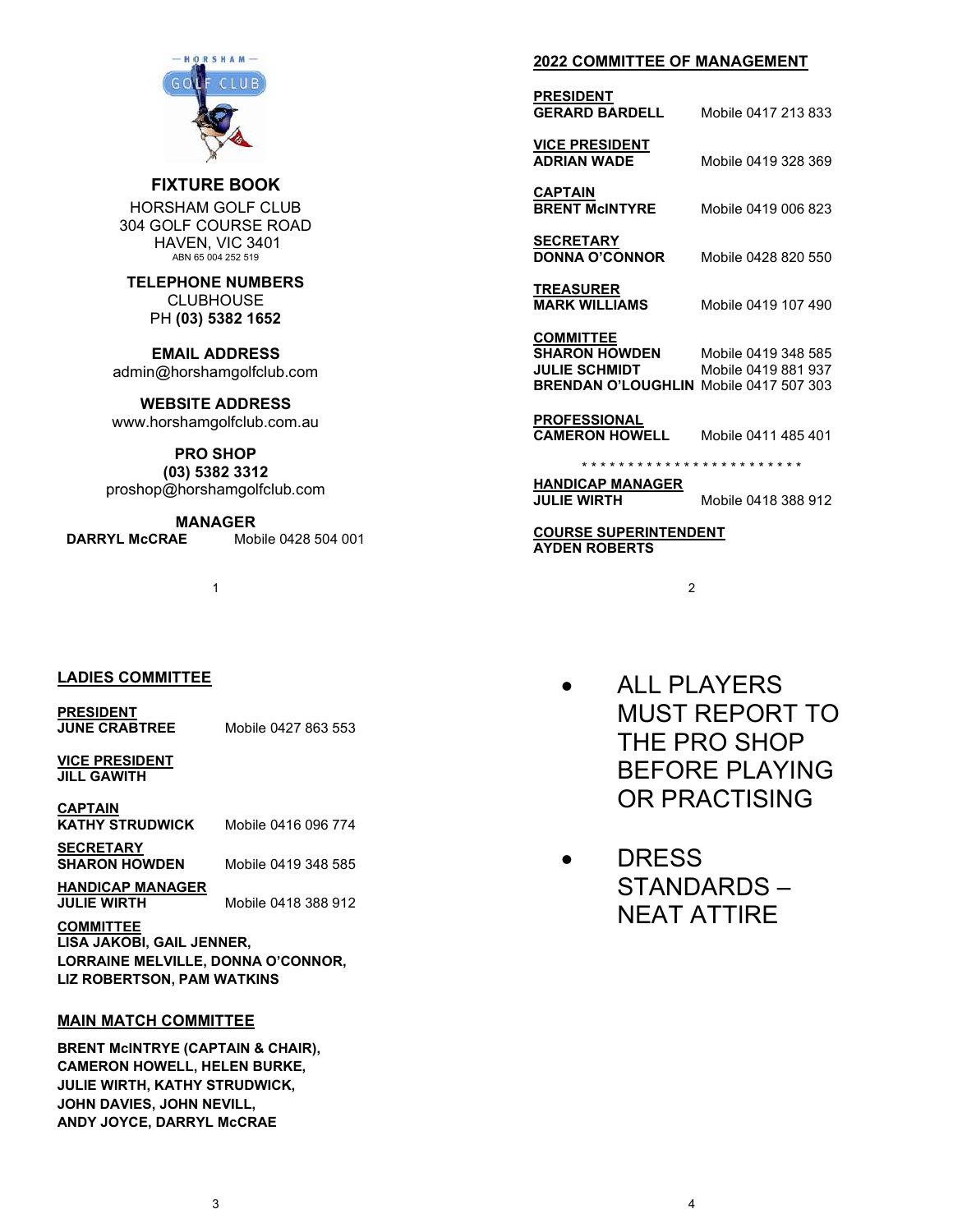# DRIVING RANGE SAFETY

- Players are to hit between the white markers on grass area
- Do not hit in front of the practice mats in the undercover area
- Only hit balls out towards the main collection area.
- Do not retrieve golf balls in front of the hitting areas
- BE CAREFUL before making a stroke or practice swing and be sure not to hit someone with your club!
- All children age twelve (12) and under must be accompanied by an adult

Remember that you are sharing the range with others. Keep the noise down so you do not disrupt them.

5

# **ETIQUETTE**

# Standards of Player Conduct (Rule 1-2)

All players are expected to play in the spirit of the game by:

• Acting with integrity - for example, by following the Rules, applying all penalties, and being honest in all aspects of play.

• Showing consideration to others - for example, by playing at a prompt pace, playing 'ready golf', looking out for the safety of others, and not distracting the play of another player.

• Taking good care of the course - for example, by replacing divots, smoothing bunkers, repairing ball-marks, and not causing unnecessary damage to the course.

# COMPETITION DAYS

Monday - Men's Early Birds and Ladies Social Golf Tuesday - Ladies Wednesday - Men Thursday - Ladies Friday - Men's Early Birds and Ladies Social **Golf** Saturday - Men and Ladies Sunday – Stableford Comp or programmed events

# LADIES Tee off times

| January - February     | 7.30am |
|------------------------|--------|
| March                  | 8.00am |
| <b>April - October</b> | 9.00am |
| <b>November</b>        | 8.00am |
| <b>December</b>        | 7.30am |

6

# RECIPROCAL CLUBS UPDATE

## MEMBERS TO CHECK IF FEES APPLY WITH RECIPROCAL CLUBS

Members - Full, Senior, Introduction and Junior (except under 12) are advised that the Horsham Golf Club has reciprocal playing rights with the following clubs:

## VICTORIA

Axedale Golf Club, Axedale VIC Bacchus Marsh Golf Club, Bacchus Marsh VIC Bannockburn Golf Club, Bannockburn VIC Bairnsdale Golf Club, Eagle Point VIC Belvoir Park Golf Club, Ravenswood VIC Cardinia Beaconhills Country Golf Club, Beaconsfield Upper VIC Cranbourne Golf Club, Cranbourne North VIC Curlewis Golf Club, Curlewis VIC Flinders Golf Club, Flinders VIC Green Acres Golf Club, Kew VIC Lakes Entrance Golf Club, Lakes Entrance VIC Lonsdale Golf Club, Lonsdale. VIC Midlands Golf Club, Ballarat VIC Mildura Golf Club, Mildura VIC Ocean Grove Golf Club, Ocean Grove VIC Phillip Island Golf Club, Cowes VIC Portsea Golf Club, Portsea VIC Rosebud Golf Club, Rosebud VIC Shepparton Golf Club, Shepparton VIC Thirteenth Beach, Barwon Heads VIC Warrnambool Golf Club, Warrnambool VIC Warragul Golf Club, Warragul VIC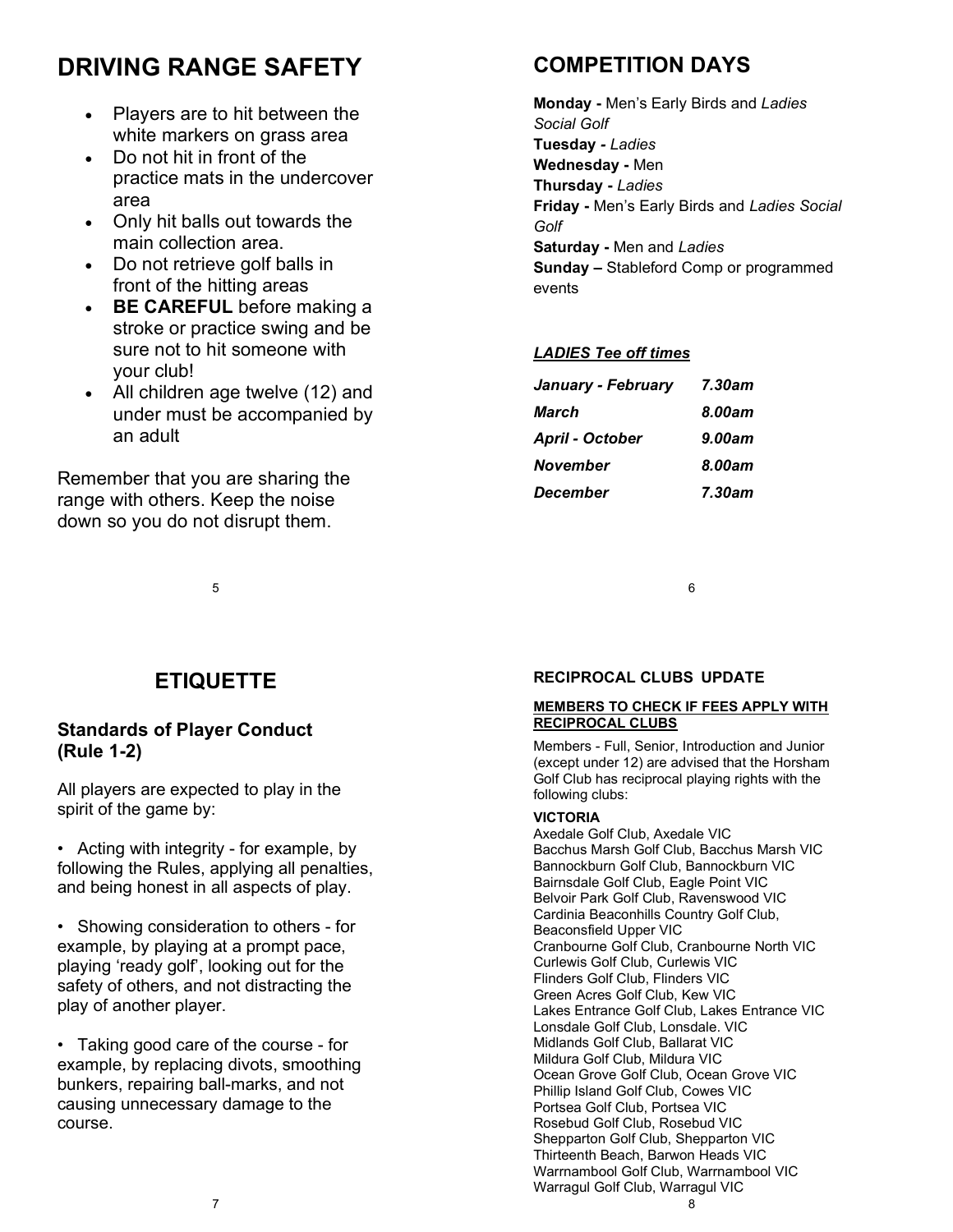## NEW SOUTH WALES

Barham Golf Club, Barham NSW Cobram Barooga Golf Club, Barooga NSW Coomealla Golf Club, Dareton NSW Gerringong Golf Club, Gerringong NSW Moree Golf Club, Moree NSW Murray Downs Golf Club, Murray Downs NSW. Rich River Golf Club, Moama NSW Tocumwal Golf Club, Tocumwal NSW

## SOUTH AUSTRALIA

Glenelg Golf Club, Glenelg SA Links Lady Bay, Normanville SA McCracken Golf Club, Victor Harbor SA Mt. Gambier Golf Club, Mt. Gambier SA New Terry Hotel & Golf Resort (Wirrina), Yankalilla, SA Tanunda Pines Golf Club, Barossa Valley SA Tea Tree Gully Golf Club, Adelaide SA The Vines Golf Club, Woodcroft SA

#### TASMANIA

Bicheno Golf Club, Bicheno TAS Kingston Beach Golf Club, Kingston TAS Orford Golf Club, Orford TAS Richmond Golf Club. Cambridge TAS Swansea Golf Club, Swansea TAS Ulverstone Golf Club, West Ulverston TAS

9

# WIMMERA DISTRICT GOLF ASSOCIATION INC.

# ANNUAL OPEN TOURNAMENTS 2022

| WIMMERA CHAMPIONSHIPS - MEN & LADIES    |                       |
|-----------------------------------------|-----------------------|
| STROKE - Venue Nhill                    | TBC                   |
| NHILL                                   | JUN 6 - 12            |
| <b>SERVICETON &amp; DRUNG</b>           | JUN 13 - 19           |
| KANIVA & SHEEP HILLS                    | JUN 20 - 26           |
| HARROW, PIMPINIO & GLENORCHY            | JUN 27 - Jul 3        |
| NATIMUK, RAINBOW & WALLALOO             | JUL 4 - 10            |
| <b>BRIM, GOROKE &amp; GRANGE</b>        | JUL 11 - 17           |
| EDENHOPE, RUPANYUP                      | <b>JUL 18 - 24</b>    |
| <b>DIMBOOLA</b>                         | JUL 25 - AUG 30       |
| JEPARIT, MINYIP & TOOLONDO              | AUG $1 - 7$           |
| <b>MURTOA</b>                           | AUG 8 - 14            |
| <b>HOPETOUN, MOOR PARK &amp; APSLEY</b> | AUG 15 - 21           |
| WIMMERA DISTRICT SAND GREEN             |                       |
| CHAMPIONSHIPS STROKE - Venue TBC        | AUG <sub>28</sub>     |
| WARRACKNABEAL                           | AUG 29 - SEP 4        |
| <b>HORSHAM</b>                          | SEP 5 - 11            |
| ARADALE                                 | OCT 17 - 23           |
| <b>STAWELL</b>                          | <b>OCT 29 - NOV 1</b> |
| JIMMY BATES MEMORIAL DAY                | NOV <sub>6</sub>      |
| HALLS GAP - MT DIFFICULT                | NOV 4 - 6             |

### WESTERN AUSTRALIA

Bunbury Golf Club, Bunbury WA Busselton Golf Club, Busselton WA Geraldton Golf Club, Wonthella WA Kwinana Golf Club, Calista WA

#### INTERNATIONAL

Horsham Downs Golf Club, New Zealand Horsham Golf Club, United Kingdom

Members wishing to visit any reciprocal rights club may be required to **produce a letter of** introduction with current handicap (available at Admin), when requested by the host club. Members must obey the host club rules and dress regulations.

10

# 2 DAY GOLF MEMBERSHIP

## LADIES SOCIAL GOLF – Monday **Contact**

- Julie Obst 0447 689 713
- Elaine Milbourne 0409 822 930

# EARLY BIRDS Monday & Friday

**Contact** 

- Ian Menzel 0407 565 985
- Stephen Harris 0409 233 728

# HORSHAM GOLF BOWLING CLUB

How about giving bowls a go! **Contact** 

- Ken Walter 0409 433 666
- Stephen Harris 0409 233 728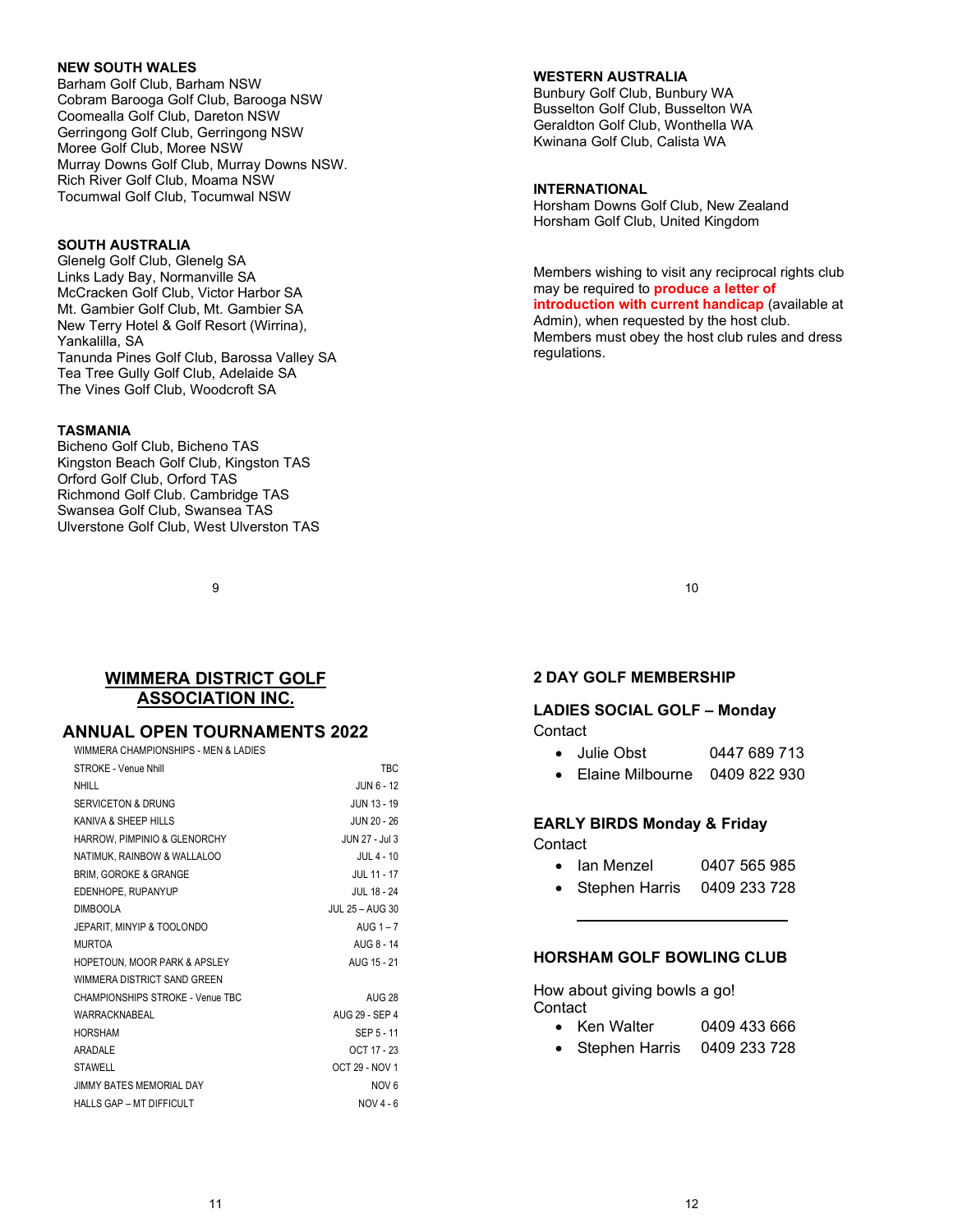## DECEMBER 2021 / JANUARY 2022

Monday 27 Stableford Comp

# Tuesday 28

Stableford Comp

## Wednesday 29 **Stableford**

Thursday 30 **Stableford** 

Friday 31 Stableford Comp

## Saturday 1

New Year's Day **Stableford** Ladies Stableford

Sunday 2 Stableford Comp

13

# JANUARY 2022

Monday 10 Early Birds Best 2 of 4 Stableford From 8.00am Ladies Social Golf Ambrose Shotgun 9.00am

# Tuesday 11

**Pinehurst** Own partner

#### Wednesday 12 Par

Thursday 13

Stroke Monthly Medal

# Friday 14

Early Birds Ambrose Shotgun 8.30am Ladies Social Stableford From 8.00am

## Saturday 15

Stableford Aggregate Any combination

# Sunday 16

Golf Vic 4B Qualifier Shotgun Start 7.15 am - 7.45am Stableford Comp

## JANUARY 2022

## Monday 3

Public Holiday in lieu of New Year's Day Stableford Comp

Tuesday 4 **Stableford** 

Wednesday 5 **Stableford** 

Thursday 6 Par

#### Friday 7

Early Birds Stableford Green Course Front 9 from 8am Ladies Social Stableford From 8.00am

### Saturday 8

Stroke Monthly Medal Ladies Stableford

Sunday 9 Stableford Comp

14

## JANUARY 2022

Monday 17 Early Birds Stableford From 8.00am Ladies Social Golf Ambrose Shotgun 9.00am

Tuesday 18 Best 3 of 4 Stableford

Wednesday 19 **Stableford** 

Thursday 20 **Stableford** 

# Friday 21

Early Birds Stableford From 8.00am Ladies Social Stableford From 8.00am

9 Hole Friday Frothies 3.00pm – 5.30pm hit off

## Saturday 22

Par Ladies Par

Sunday 23 Stableford Comp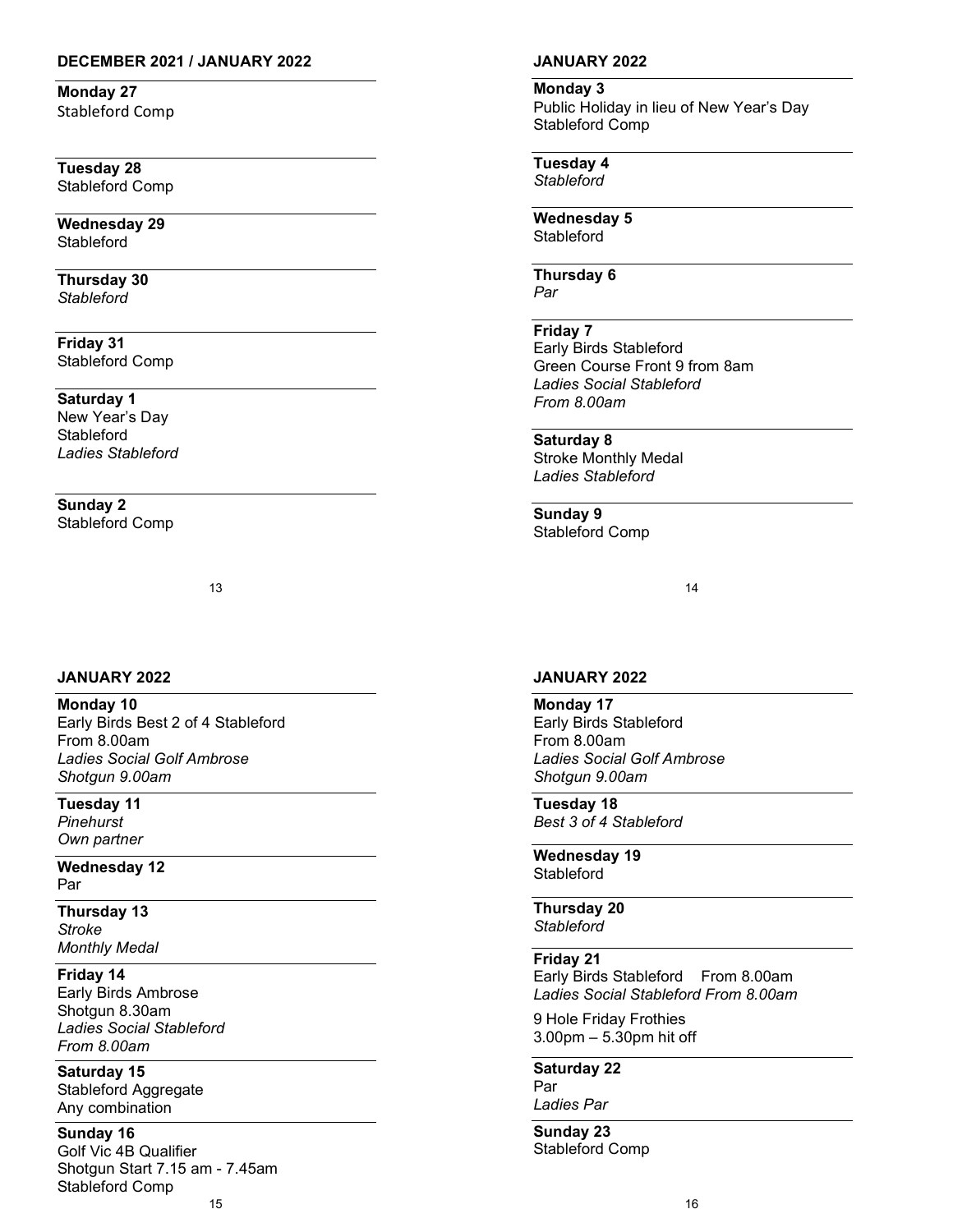## JANUARY 2022

#### Monday 24

Early Birds Ambrose Shotgun 8.30am Ladies Social Golf Stableford From 9.00am

# Tuesday 25

**Stableford** 

# Wednesday 26

Australia Day Public Holiday Aussie (Texas) Stableford Team of 4 - Any Combination

# Thursday 27

Stableford Multiplier Own partner

# Friday 28

Early Birds Stableford Combined All Ways From 8.00am Ladies Social Stableford From 8.00am

# Saturday 29

**Stableford** Ladies Stableford

# Sunday 30

Stableford Comp

17

# FEBRUARY 2022

#### Monday 7

Early Birds Stableford Pairs Multiplier From 8.00am Ladies Social Golf Ambrose Shotgun 9.00am

### Tuesday 8

Ashes Trophy (Closed event) 3BBB Stableford Own Team of 3 Shotgun start 7.45am

#### Wednesday 9 **Stableford**

Thursday 10

Carlin & Gazzard Pinehurst (Open Event) Own Partner Shotgun Start

## Friday 11

Early Birds Ambrose Shotgun 8.30am Ladies Social Stableford From 8.30am

# Saturday 12

Par Presidents Cup - Round 1 Ladies Par

# Sunday 13

Stableford Comp

19

# JANUARY / FEBRUARY 2022

## Monday 31

Early Birds Stableford From 8.00am Ladies Social Golf Stableford From 9.00am Term 1 Starts

# Tuesday 1

**Stroke** 

Monthly Medal

Wednesday 2 **Stableford** 

Thursday 3 Par

# Friday 4

Early Birds Stableford Green Course Back 9 From 8.00am Ladies Social Stableford From 8.30am

9 Hole Friday Frothies 3.00pm – 5.30pm hit off

Saturday 5

Stroke Monthly Medal Ladies Stroke

Sunday 6 Stableford Comp

18

# FEBRUARY 2022

## Monday 14

Greens Renovations 9 holes only available Early Birds Ambrose From 8.00am Ladies Social Golf Ambrose Shotgun 9.00am

# Tuesday 15

Greens Renovations 9 holes only available 9 holes twice 2 person Ambrose

Wednesday 16 Par

Thursday 17 **Stableford** 

## Friday 18

Early Birds Stableford From 8.00am Ladies Social Stableford From 8.30am

9 Hole Friday Frothies 3.00pm – 5.30pm hit off

# Saturday 19

**Stableford** President v Captain Ladies Stableford

## Sunday 20

Stableford Comp Pinehurst - Any Combination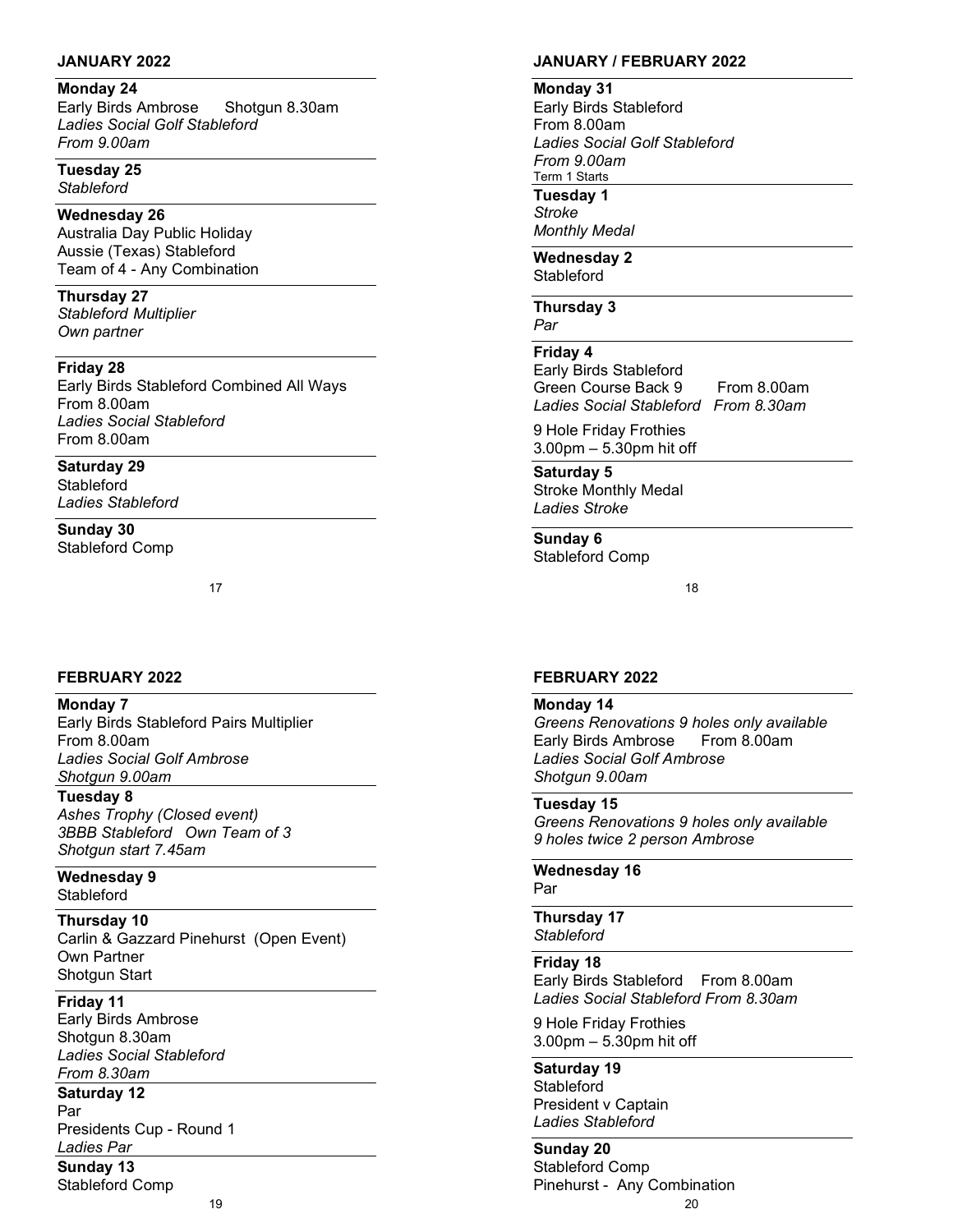# FEBRUARY 2022

Monday 21

Early Birds Stableford From 8.00am Ladies Social Golf Ambrose Shotgun 9.00am

#### Tuesday 22 **Stableford**

Wednesday 23

**Stableford** 

Thursday 24

Irish Stableford (Different variation) Team of 4

## Friday 25

Early Birds Stableford From 8.00am Ladies Social Stableford From 8.30am

# Saturday 26

Green Keeper's Revenge Day 4 Person Ambrose Men's teams or Ladies teams (No mixed)

# Sunday 27

Stableford Comp

21

# MARCH 2022

Monday 7 Early Birds Stableford From 8.00am Ladies Social Golf Ambrose Shotgun 9.00am

## Tuesday 8

Pairs Special 6's Stableford Own Partner

# Wednesday 9

**Stableford** 

Thursday 10 Par

# Friday 11

Early Birds Irish Stableford Shotgun 8.30am Ladies Social Stableford From 8.30am

# Saturday 12

**Stableford** Ladies Stableford

Sunday 13 Stableford Comp

# FEBRUARY / MARCH 2022

## Monday 28

Early Birds Ambrose Shotgun 8.30am Ladies Social Stableford From 9.00am

Tuesday 1 **Stableford** 

Wednesday 2 **Stableford** 

# Thursday 3

**Stroke** Monthly Medal

Friday 4

Early Birds Stableford Green Course Front 9 From 8.00am Ladies Social Stableford From 8.30am

9 Hole Friday Frothies 3.00pm – 5.30pm hit off

Saturday 5 4BBB Par Russell Memorial (Board Event) Ladies 4BBB Par

# Sunday 6

Stableford Comp

22

# MARCH 2022

Monday 14 Labour Day Stableford Comp

Tuesday 15 **Stableford** 

Wednesday 16

**Stroke** Autumn Medal

# Thursday 17

Irish Stableford Team of 4

# Friday 18

Early Birds Stableford From 8.00am Ladies Social Stableford From 8.30am 9 Hole Friday Frothies 3.00pm – 5.30pm hit off

## Saturday 19

Stroke Monthly Medal Round 1 - Men's Latus Jewellers Championships Ladies Best 2 of 4 Stableford

Sunday 20 Stableford Comp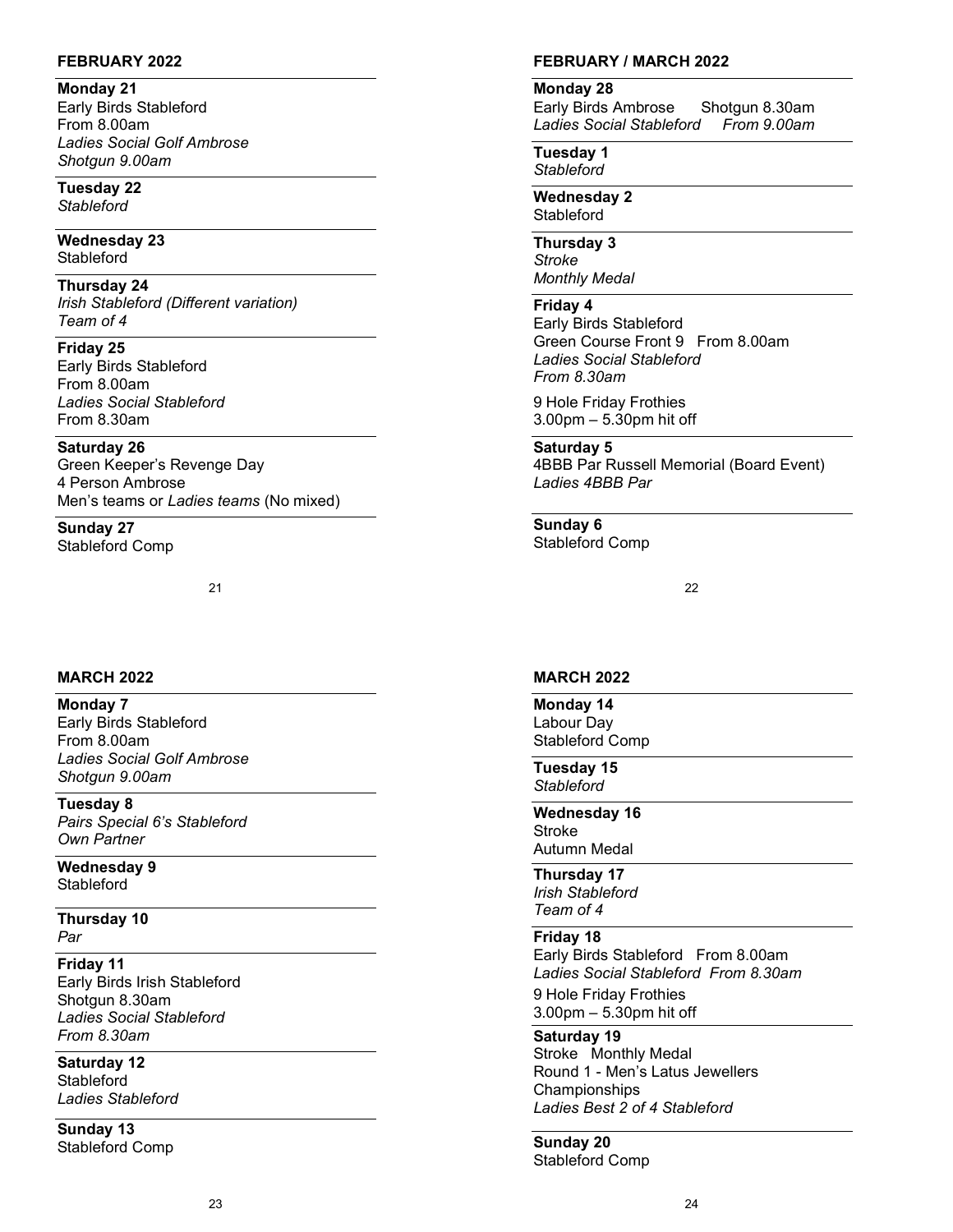## MARCH 2022

## Monday 21

Early Birds Stableford From 8.00am Ladies Social Golf Ambrose Shotgun 9.00am

# Tuesday 22

Best 2 of 4 Stableford

# Wednesday 23

Par

# Thursday 24

Ladies Golden Putter 4BBB Par Own Partner (Open Event) Shotgun start 9.30am

# Friday 25

Early Birds Best 2 of 4 Stableford From 8.00am Ladies Social Stableford From 8.30am

# Saturday 26

Stroke Round 2 - Men's Latus Jewellers Championships Ladies Stableford

# Sunday 27

**Stroke** Round 3 Men's Latus Jewellers **Championships** 

25

# APRIL 2022

Monday 4 Early Birds Ambrose From 8.30am Ladies Social Golf Ambrose

# Tuesday 5

Shotgun 9.00am

**Stroke** Round 3 - Ladies Latus Jewellers **Championships** 

# Wednesday 6

**Stableford** 

# Thursday 7

Stroke Round 4 - Ladies Latus Jewellers **Championships** 

# Friday 8

Early Birds Stableford Combined All Ways Shotgun 9am Ladies Social Stableford From 8.30am End Term 1

# Saturday 9

Best 2 of 4 Stableford Any Combination

#### Sunday 10 Stableford Comp

27

# MARCH / APRIL 2022

# Monday 28

Early Birds Ambrose Shotgun 8.30am Ladies Social Stableford From 9.00am

# Tuesday 29

**Stroke** Round 1 - Ladies Latus Jewellers **Championships** 

#### Wednesday 30 Stableford

# Thursday 31

**Stroke** Round 2 - Ladies Latus Jewellers **Championships** 

# Friday 1

Early Birds Stableford Green Course Back 9 From 8.30am Ladies Social Stableford From 8.30am

# Saturday 2

Stroke Final Round Men's Latus Jewellers Championships (Leading 8 in each grade to play at the end of the field) Ladies Stableford

# Sunday 3

Stableford Comp

26

# APRIL 2022

Monday 11 Early Birds Best 2 of 4 Stableford From 8.30am Ladies Social Golf Ambrose Shotgun 9.00am

# Tuesday 12

Autumn Ambrose Drawn teams of 4 (Closed event)

#### Wednesday 13 Par

# Thursday 14

Par Catalina Country GC Veterans Trophy

# Friday 15 Good Friday Stableford Comp

# Saturday 16

Easter Saturday **Stableford** Ladies Stableford

## Sunday 17

Easter Sunday Stableford Comp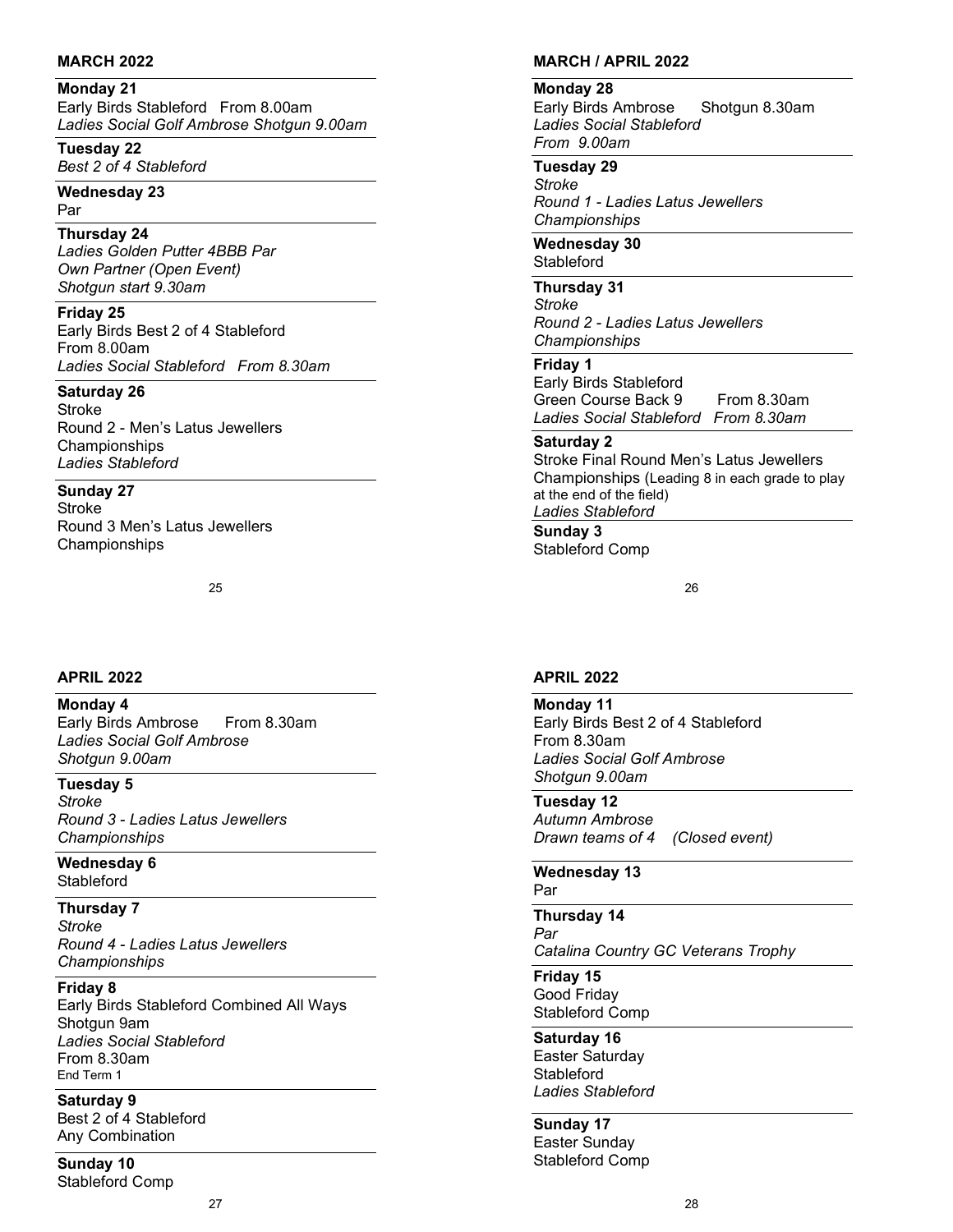## APRIL 2022

Monday 18 Easter Monday Stableford Comp

Tuesday 19 **Stableford** 

# Wednesday 20

**Stableford** 

# Thursday 21

Golf Victoria Horsham Senior Amateur Course Closed

Friday 22 Golf Victoria Horsham Senior Amateur Course Closed

## Saturday 23

Stroke Monthly Medal Ladies Stableford

Sunday 24 Stableford Comp

29

## MAY 2022

Monday 2 Early Birds Ambrose From 8.30am Ladies Social Golf Ambrose Shotgun 9.00am

Tuesday 3 **Stableford** 

Wednesday 4 **Stableford** 

Thursday 5 Best 3 of 4 Stableford

## Friday 6

Early Birds Stableford Green Course Front 9 From 8.30am Ladies Social Stableford From 8.30am

## Saturday 7

**Stroke** Monthly Medal Ladies Stroke & Medal

Sunday 8 Mother's Day Stableford Comp

## APRIL / MAY 2022

## Monday 25

ANZAC Day Stableford Comp from 12.30pm

# Tuesday 26

Stableford Combined All Ways (Paired with each member of the group)

# Term 2 Starts

Wednesday 27 **Stableford** 

# Thursday 28

**Stroke** Monthly Medal Maisie Phillips Trophy Singles Knockout Qualifying Round

Friday 29 Early Birds Ambrose From 8.30am Ladies Social Stableford From 8.30am

## Saturday 30

Canadian Foursomes Any Combination Eleanor Brookes Memorial (Board Event) Mixed Canadian Foursomes

Sunday 1 Stableford Comp

30

# MAY 2022

Monday 9 Early Birds Best 2 of 4 Stableford From 8.30am Ladies Social Golf Ambrose Shotgun 9.00am

# Tuesday 10

Par Catalina Country GC Veterans Trophy

Wednesday 11 Par

## Thursday 12

**Stableford** President v Captain

## Friday 13

Early Birds Ambrose Shotgun 9.00am Ladies Social Stableford From 8.30am

### Saturday 14

Par Presidents Cup - Round 2 Ladies Par

Sunday 15 Stableford Comp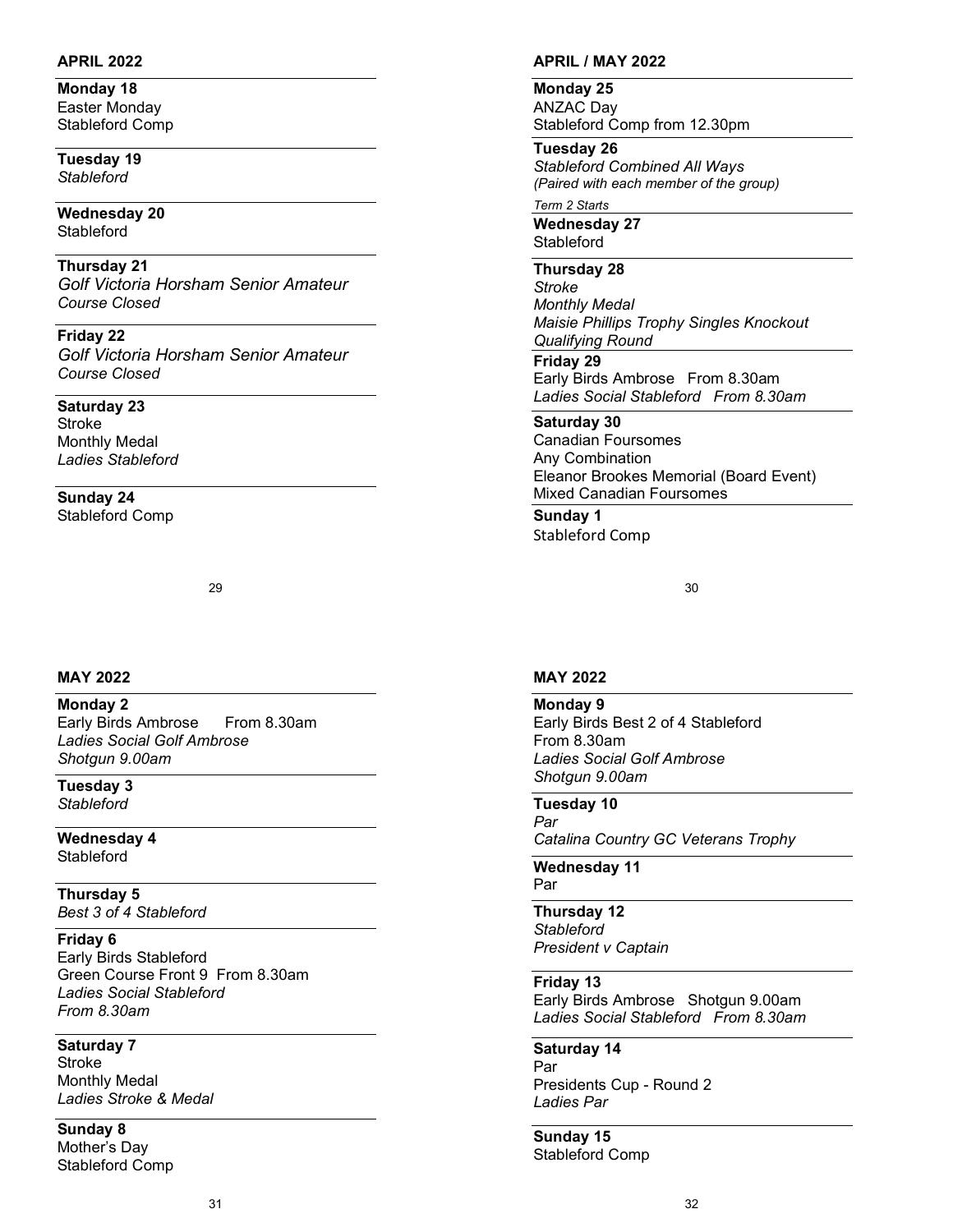## MAY 2022

## Monday 16

Early Birds Stableford From 8.30am Ladies Social Golf Ambrose Shotgun 9.00am

Tuesday 17

**Stableford** Round 1 - Victorian Silver Spoon

#### Wednesday 18 **Stableford**

## Thursday 19

helloworld Travel Classic 4BBB Par (Open Event) Shotgun start 9.30am

## Friday 20

Early Birds Stableford From 8.30am Ladies Social Stableford From 8.30am

## Saturday 21

4BBB Stableford Langlands Memorial (Board Event) Ladies 4BBB Stableford

## Sunday 22

Stableford Comp Round 1 - Maisie Phillips Singles Knockout to be completed

33

## MAY / JUNE 2022

#### Monday 30

Early Birds Stableford From 8.30am Ladies Social Stableford Combined All Ways From 9.00am

## Tuesday 31

**Stableford** Southern Cross Trophy

#### Wednesday 1 **Stableford**

Thursday 2 Par Catalina Country GC Veterans Trophy

# Friday 3

Early Birds Stableford - Green Course Back 9 From 9am Ladies Social Stableford From 9.00am

## Saturday 4

Stroke Monthly Medal Men's Singles Knockout Qualifying (Top 16) Ladies Stableford

Sunday 5 Stableford Comp

# MAY 2022

#### Monday 23

Early Birds Ambrose Shotgun 8.30am Ladies Social Stableford From 9.00am

# Tuesday 24

Par Catalina Country GC Veterans Trophy

Wednesday 25 **Stableford** 

## Thursday 26

**Stroke** Monthly Medal

## Friday 27

Early Birds Stableford From 8.30am Ladies Social Stableford From 8.30am

## Saturday 28

**Stableford** Southern Cross Trophy Ladies Stableford

## Sunday 29

Stableford Comp

34

# JUNE 2022

## Monday 6

Early Birds Best 2 of 4 Stableford From 9.00am Ladies Social Golf Ambrose Shotgun 9.00am

# Tuesday 7

Royal Women's Hospital 4BBB Stableford Own Partner (Closed Event)

#### Wednesday 8

Par Thursday 9 **Stroke** Monthly Medal

## Friday 10

Early Birds Ambrose Shotgun 9.00am Ladies Social Stableford From 9.00am

## Saturday 11

Queen's Birthday Weekend Southern Cross Visit **Stableford** Ladies Stableford

# Sunday 12

Stableford Comp Southern Cross Visit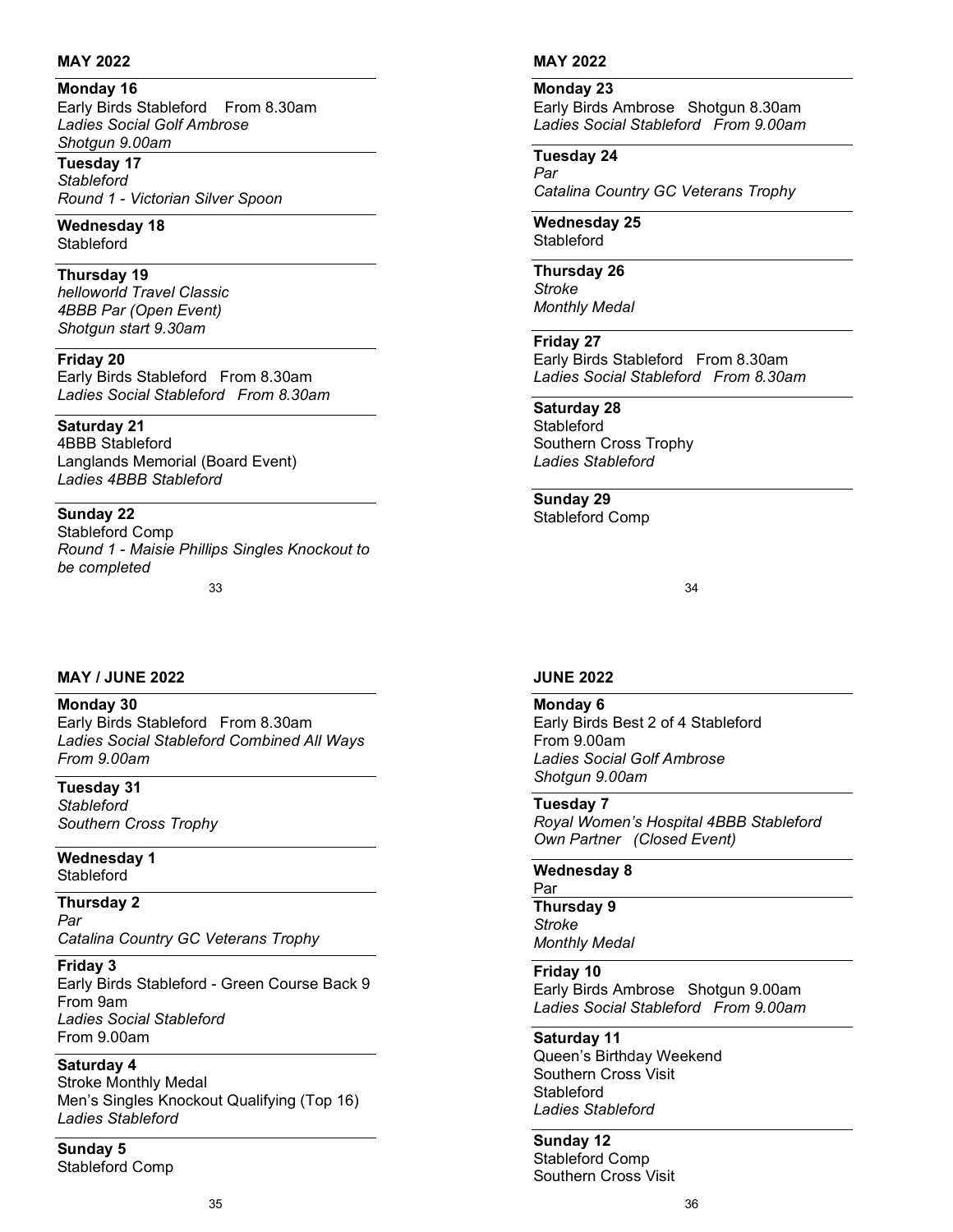## JUNE 2022

# Monday 13

Queen's Birthday Southern Cross Visit Stableford Comp

## Tuesday 14

Par

Catalina Country GC Veterans Trophy Wednesday 15

Stroke

Winter Medal

# Thursday 16

**Stableford** Grandmother's Trophy

## Friday 17

Early Birds Stableford Combined All Ways From 9.00am Ladies Social Stableford From 9.00am

# Saturday 18

Par President's Cup - Round 3 Ladies Par

# Sunday 19

Stableford Comp Round 2 - Maisie Phillips Singles Knockout to be completed

37

## JUNE / JULY 2022

#### Monday 27 Early Birds Ambrose Shotgun 9.00am Ladies Social Stableford From 9.00am

Tuesday 28 **Stableford** Round 2 - Victorian Silver Spoon

# Wednesday 29 **Stableford**

Thursday 30 Pairs Special 6's Stableford

# Friday 1

Early Birds Stableford - Green Course Front 9 From 9.00am Ladies Social Stableford From 9.00am

# Saturday 2

Stroke Monthly Medal Ladies Stableford

Sunday 3 Stableford Comp

# JUNE 2022

Monday 20 Early Birds Stableford

From 9.00am Ladies Social Golf Ambrose Shotgun 9.00am

# Tuesday 21

Life Members Stroke Aggregate Own partner (Closed event)

Wednesday 22 **Stableford** 

# Thursday 23 Life Members Stroke Aggregate Own partner (Closed event)

Friday 24 Early Birds Stableford From 9.00am Ladies Social Stableford From 9.00am

End Term 2

Saturday 25 Green Course Stableford Ladies Stableford

Sunday 26 Stableford Comp

38

# JULY 2022

## Monday 4

Early Birds Ambrose From 9.00am Ladies Social Golf Ambrose Shotgun 9.00am Tuesday 5

# **Stroke**

Monthly Medal

Wednesday 6 **Stableford** 

# Thursday 7

**Stableford** Round 3 - Victorian Silver Spoon

## Friday 8

Early Birds Stableford Shotgun 9.00am Ladies Social Stableford From 9.00am

# Saturday 9

4BBB Par Bleakley Memorial (Board Event) Ladies 4BBB Par

# Sunday 10

Stableford Comp Round 3 - Maisie Phillips Singles Knockout to be completed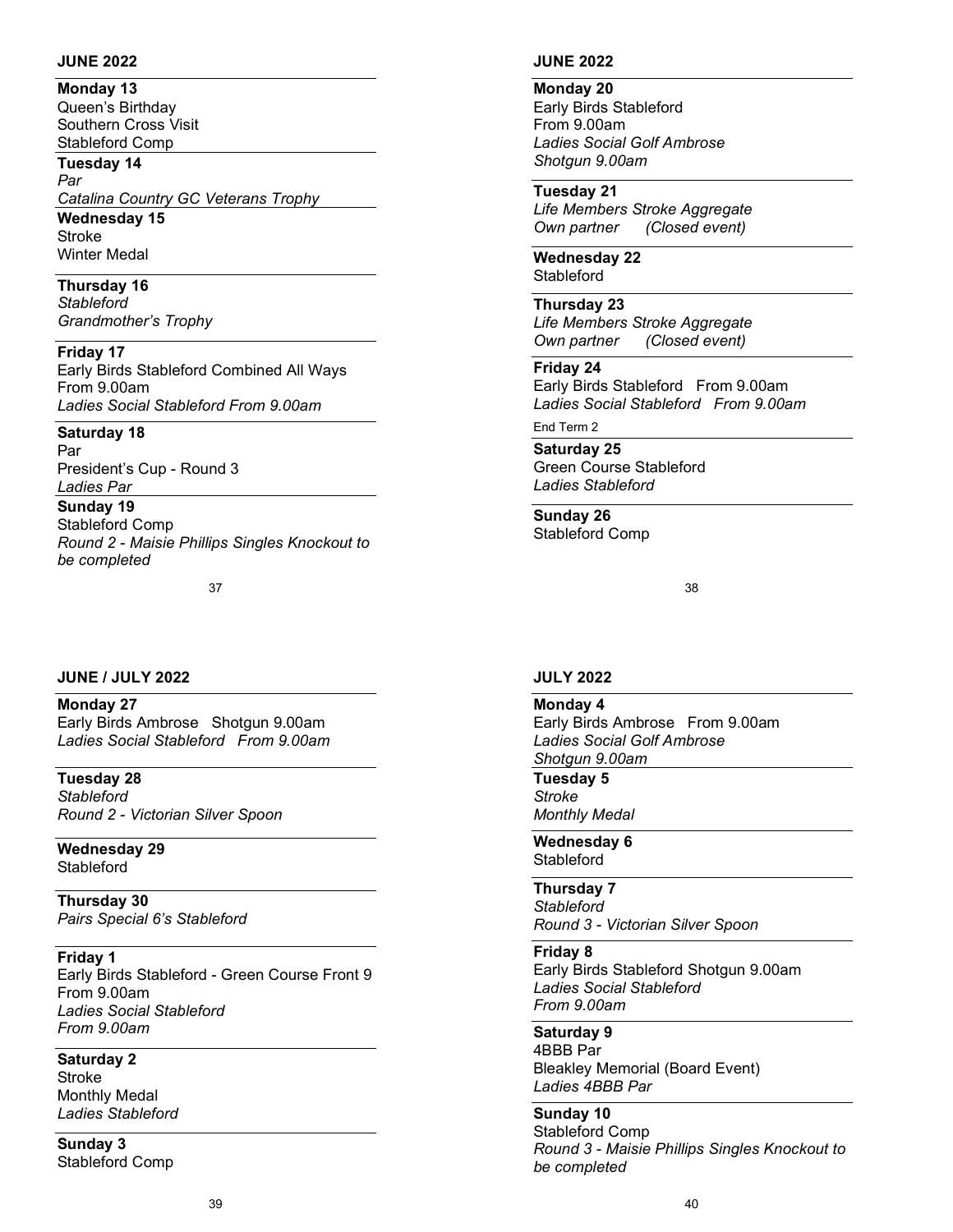## JULY 2022

## Monday 11

Early Birds Best 2 of 4 Stableford From 9.00am Ladies Social Golf Ambrose Shotgun 9.00am

Term 3 starts

#### Tuesday 12 Par

Catalina Country GC Veterans Trophy

# Wednesday 13

Par

# Thursday 14

Victorian Doris Chambers Foursomes **Stableford** Own partner (Closed Event)

Friday 15 Early Birds Stableford From 9.00am Ladies Social Stableford From 9.00am

Saturday 16 **Stableford** Ladies Stableford

Sunday 17 Stableford Comp

41

## JULY 2022

Monday 25 Early Birds Ambrose Shotgun 9.00am Ladies Social Golf Stableford From 9.00am

# Tuesday 26

Stableford Aggregate Own Partner

#### Wednesday 27 **Stableford**

## Thursday 28

**Stableford** Round 4 - Victorian Silver Spoon

## Friday 29

Early Birds Stableford From 9.00am Ladies Social Stableford From 9.00am

## Saturday 30

Par Presidents Cup - Round 4 Ladies Par

# Sunday 31 Stableford Comp

43

# JULY 2022

## Monday 18

Early Birds Stableford From 9.00am Ladies Social Golf Ambrose Shotgun 9.00am

Tuesday 19 **Stableford** 

Wednesday 20 **Stableford** 

# Thursday 21

Par Catalina Country GC Veterans Trophy

Friday 22 Early Birds Stableford Combined All Ways From 9.00am Ladies Social Stableford From 9.00am

## Saturday 23

Stableford Combined All Ways Any Combinations (Paired with each member of the group)

Sunday 24 Stableford Comp

42

# AUGUST 2022

## Monday 1 Early Birds Stableford From 9.00am Ladies Social Golf Ambrose Shotgun 9.00am Tuesday 2 **Stableford** Final Maisie Phillips Singles Knockout TBC

Wednesday 3 **Stableford** 

Thursday 4 Best 2 of 4 Stableford Multiplier

## Friday 5

Early Birds Stableford - Green Course Back 9 From 9.00am Ladies Social Stableford From 9.00am

# Saturday 6

Stroke Monthly Medal Ladies Stableford

Sunday 7 Stableford Comp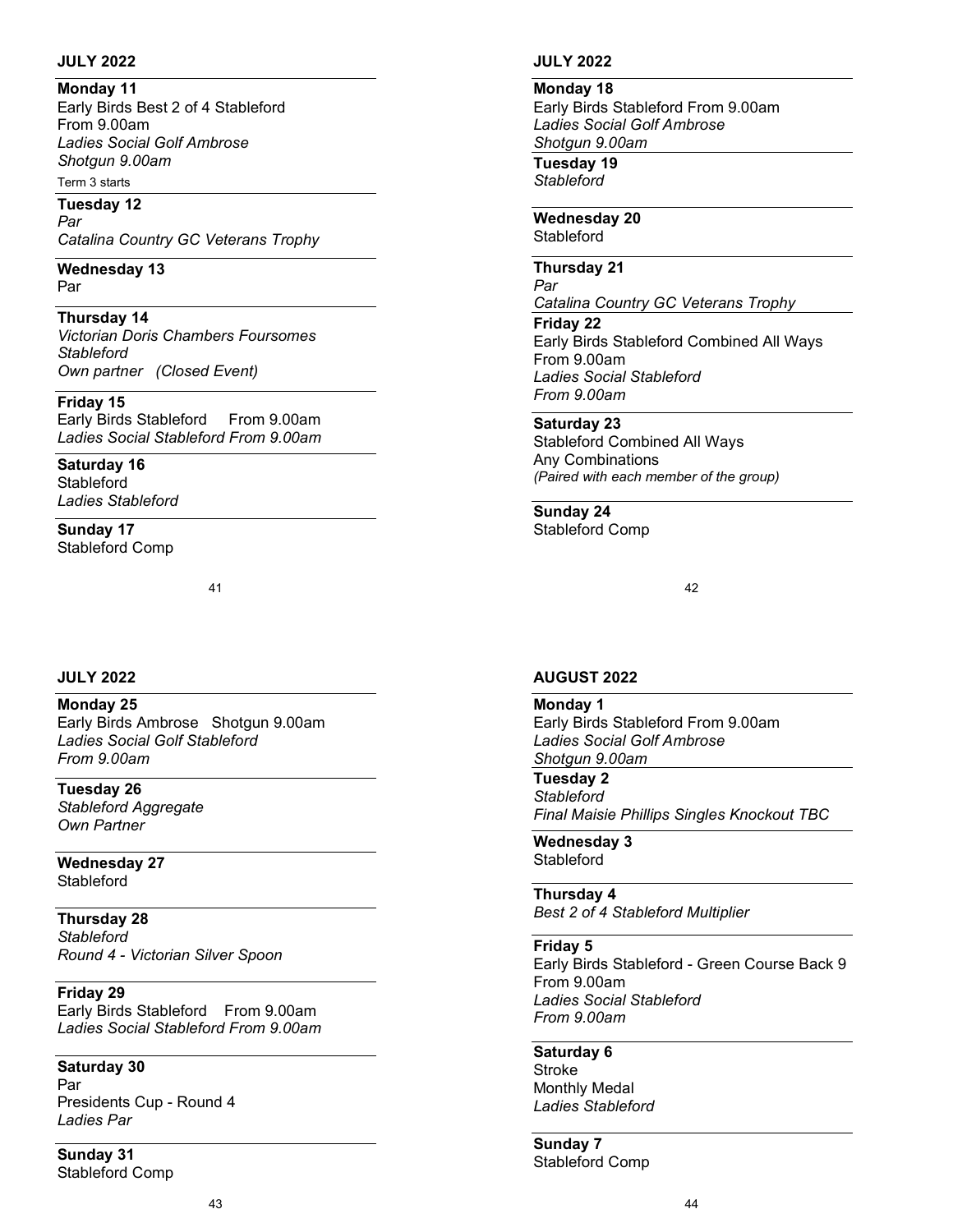# AUGUST 2022

## Monday 8

Early Birds Best 2 of 4 Stableford From 9.00am Ladies Social Golf Ambrose Shotgun 9.00am

#### Tuesday 9 Par

Catalina Country GC Veterans Trophy

# Wednesday 10

**Stableford** 

Thursday 11 **Stableford** 

# Friday 12

Early Birds Ambrose Shotgun 9.00am Ladies Social Stableford From 9.00am

#### Saturday 13 Par Ladies Par

Sunday 14

Stableford Comp

45

# AUGUST 2022

Monday 22 Early Birds Ambrose Shotgun 9.00am Ladies Social Golf Stableford From 9.00am

# Tuesday 23

**Stableford** Final - Victorian Silver Spoon

#### Wednesday 24 **Stableford**

Thursday 25 Beth Officer 4BBB Stableford (Closed Event) Own Partner

Friday 26 Early Birds Stableford From 9.00am Ladies Social Stableford From 9.00am

# Saturday 27

**Stableford** Ladies Stableford

Sunday 28 Stableford Comp

## AUGUST 2022

# Monday 15

Early Birds Stableford From 9.00am Ladies Social Golf Ambrose Shotgun 9.00am

Tuesday 16 **Stableford** 

Wednesday 17 Par

#### Thursday 18 Stroke

Monthly Medal

# Friday 19

Early Birds Stableford From 9.00am Ladies Social Stableford From 9.00am

#### Saturday 20 Ambrose Team of 4

Ladies Ambrose Team of 4

Sunday 21 Stableford Comp

46

# AUGUST / SEPTEMBER 2022

# Monday 29

Early Birds Stableford From 9.00am Ladies Social Stableford Combined All Ways From 9.00am

## Tuesday 30

Texas Stableford Team of 4 Wednesday 31 **Stableford** 

# Thursday 1

**Stroke** Monthly Medal Jenny McRae Medallists Cup Final (For Monthly Medal Winners)

## Friday 2

Early Birds Stableford - Green Course Front 9 From 9.00am Ladies Social Stableford From 9.00am

# Saturday 3

Stroke Monthly Medal Ladies Stableford

# Sunday 4

Father's Day Stableford Comp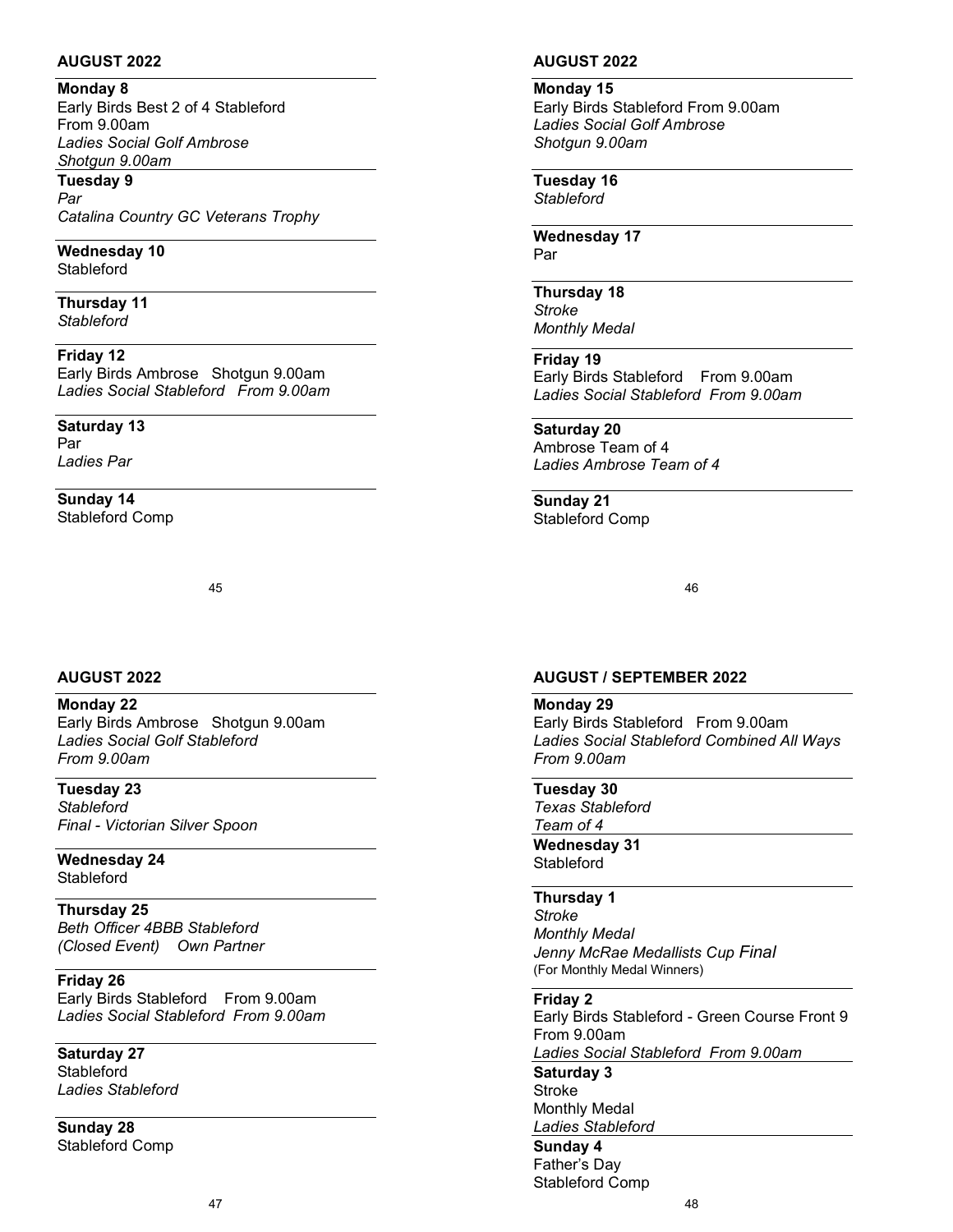## SEPTEMBER 2022

#### Monday 5

Early Birds Ambrose From 9.00am Ladies Social Golf Ambrose Shotgun 9.00am

#### Tuesday 6

Ladies Stableford Men's Stableford

#### Wednesday 7

Annual Tournament Course Closed

#### Thursday 8 Annual Tournament

Course Closed

### Friday 9

Annual Tournament Course Closed

# Saturday 10

Annual Tournament Course Closed

# Sunday 11

Annual Tournament Course Closed

49

# SEPTEMBER 2022

#### Monday 19

Early Birds Stableford From 9.00am Ladies Social Golf Ambrose Shotgun 9.00am

# Tuesday 20

Pinehurst Foursomes Own Partner

# Wednesday 21 Par

Thursday 22 **Stableford** 

#### Friday 23

Early Birds Stableford From 9.00am Ladies Social Stableford From 9.00am

### Saturday 24 Par

Ladies Par

Sunday 25 Stableford Comp

#### SEPTEMBER 2022

Monday 12 Greens Maintenance Course Closed

Tuesday 13 Greens Maintenance Course Closed

Wednesday 14 **Stableford** 

#### Thursday 15 **Stableford**

Friday 16 Early Birds Ambrose Shotgun 9.00am Ladies Social Stableford From 9.00am

End Term 3

#### Saturday 17

**Stableford** Ladies Stableford

Sunday 18 Stableford Comp

50

# SEPTEMBER / OCTOBER 2022

# Monday 26

Early Birds Ambrose Shotgun 9.00am Ladies Social Golf Stableford From 9.00am

#### Tuesday 27

Stableford Multiplier Own Partner

Wednesday 28 **Stableford** 

## Thursday 29

Par Catalina Country GC Veterans Trophy

## Friday 30

AFL PUBLIC HOLIDAY (TBC) Stableford Comp

#### Saturday 1

AFL Grand Final (TBC) **Stableford** Ladies Stableford

Sunday 2 Stableford Comp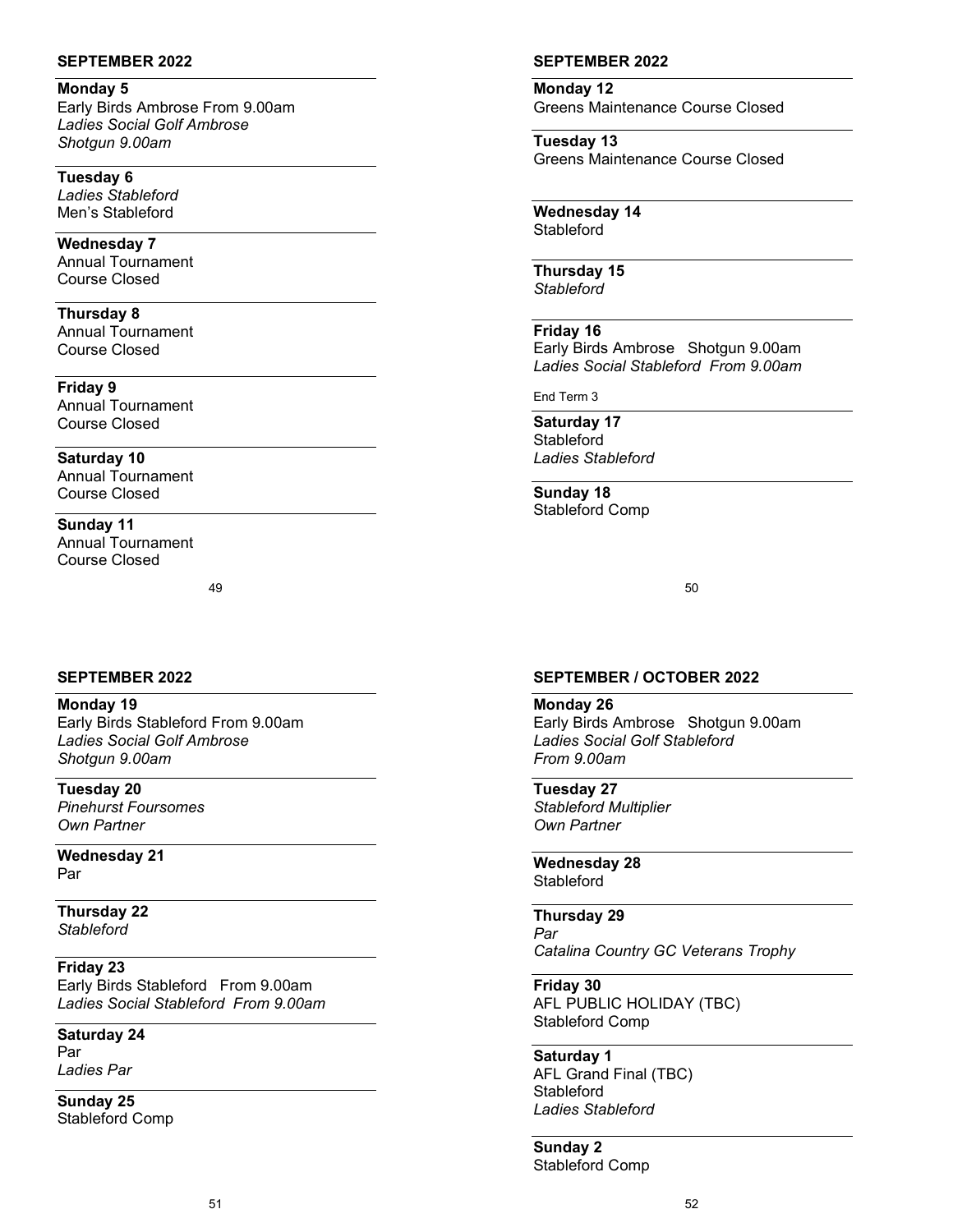# OCTOBER 2022

## Monday 3

Early Birds Ambrose From 8.30am Ladies Social Golf Ambrose Shotgun 9.00am Term 4 Starts

## Tuesday 4

Nell Smithett 4B Stableford Aggregate Own partners (Closed Event) Shotgun start 9.30am

# Wednesday 5

Par

Thursday 6 Nell Smithett Memorial Trophy Open **Stableford** Shotgun start 10.30am

### Friday 7

Nell Smithett Memorial Trophy Stroke Teams Event Shotgun start 9.30am (Course closed until 2pm) 'Late' Birds Green Course Back 9 Stableford & Ladies Social Stableford After 2pm

## Saturday 8

Stableford Pairs Special 6's Any combinations

# Sunday 9

Stableford Comp

53

# OCTOBER 2022

Monday 17

Early Birds Stableford From 8.30am Ladies Social Golf Ambrose Shotgun 9.00am

Tuesday 18 Par

# Wednesday 19

**Stroke** Spring Medal

## Thursday 20

**Stroke** Royal Melbourne GC Silver Salver

Friday 21 Early Birds Stableford From 8.30am Ladies Social Stableford From 8.30am

# Saturday 22

Stroke Monthly Medal Ladies Stroke

Sunday 23 Stableford Comp

# OCTOBER 2022

## Monday 10

Early Birds Best 2 of 4 Stableford From 8.30am Ladies Social Golf Ambrose Shotgun 9.00am

Tuesday 11 **Stroke** Monthly Medal

Wednesday 12 **Stableford** 

# Thursday 13

Chapman Foursomes Own Partner

## Friday 14

Early Birds Stableford Shotgun 8.30am Ladies Social Stableford From 8.30am

# Saturday 15

Par Ladies Par

Sunday 16 Stableford Comp

54

# OCTOBER 2022

## Monday 24

Early Birds Ambrose Shotgun 8.30am Ladies Social Golf Stableford From 9.00am

# Tuesday 25

**Stableford** 

Wednesday 26 **Stableford** 

# Thursday 27

l

Par Shotgun start 9.00am Followed by Ladies AGM at 2pm

## Friday 28

Early Birds Stableford From 8.30am Ladies Social Stableford From 8.30am

## Saturday 29

Life Members (Board Event) Stableford Aggregate Ladies 4BBB Stableford

Sunday 30 Stableford Comp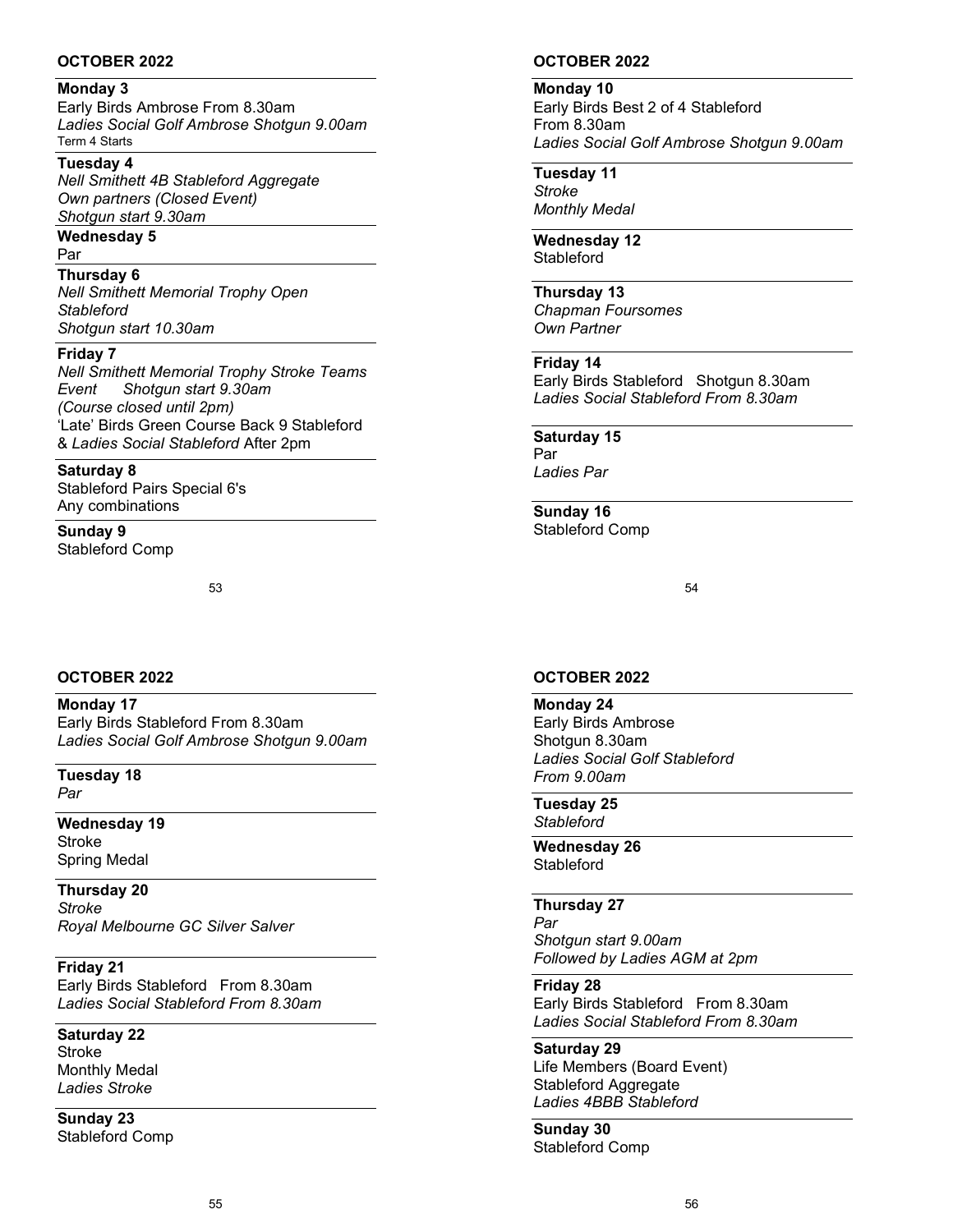# OCTOBER / NOVEMBER 2022

#### Monday 31

Early Birds Stableford From 8.30am Ladies Social Golf Stableford Combined All Ways From 9.00am

#### Tuesday 1

Melbourne Cup Holiday Stableford Comp

# Wednesday 2

**Stableford** 

# Thursday 3

Stroke Melbourne Cup Trophy (Closed event)

# Friday 4

Early Birds Stableford - Green Course Front 9 From 8.30am Ladies Social Stableford From 8.30am

## Saturday 5

**Stroke** Monthly Medal Captain's Cup Final (For Monthly Medal Winners) Ladies Stableford

#### Sunday 6 Stableford Comp

57

# NOVEMBER 2022

Monday 14 Early Birds Best 3 of 4 Stableford From 8.00am Ladies Social Golf Ambrose Shotgun 9.00am

Tuesday 15 Round 1 - Catalina Country GC Foursomes Championship

Wednesday 16 **Stableford** 

## Thursday 17 Round 2 - Catalina Country GC Foursomes **Championship** Shotgun Start

Friday 18 Early Birds Stableford From 8.00am Ladies Social Stableford From 8.30am

#### Saturday 19 Par Ladies Par

Sunday 20 Stableford Comp

## NOVEMBER 2022

# Monday 7

Early Birds Ambrose From 8.30am Ladies Social Golf Ambrose Shotgun 9.00am

#### Tuesday 8

Par

Wednesday 9 Par

Thursday 10 4BBB Nett Stroke

### Friday 11

Remembrance Day Early Birds Stableford Shotgun 8:30am Ladies Social Stableford From 8.30am

Saturday 12

Irish Stableford Team of 4 - Any Combination

Sunday 13 Stableford Comp

58

# NOVEMBER 2022

Monday 21 Early Birds Stableford From 8.00am Ladies Social Golf Ambrose Shotgun 9.00am

Tuesday 22 **Stableford** 

Wednesday 23 **Stableford** 

## Thursday 24

Stroke Monthly Medal

#### Friday 25

Early Birds Best 2 of 4 Stableford From 8.00am Ladies Social Stableford From 8.30am

Saturday 26 Green Course Stableford Ladies Stableford

Sunday 27 Stableford Comp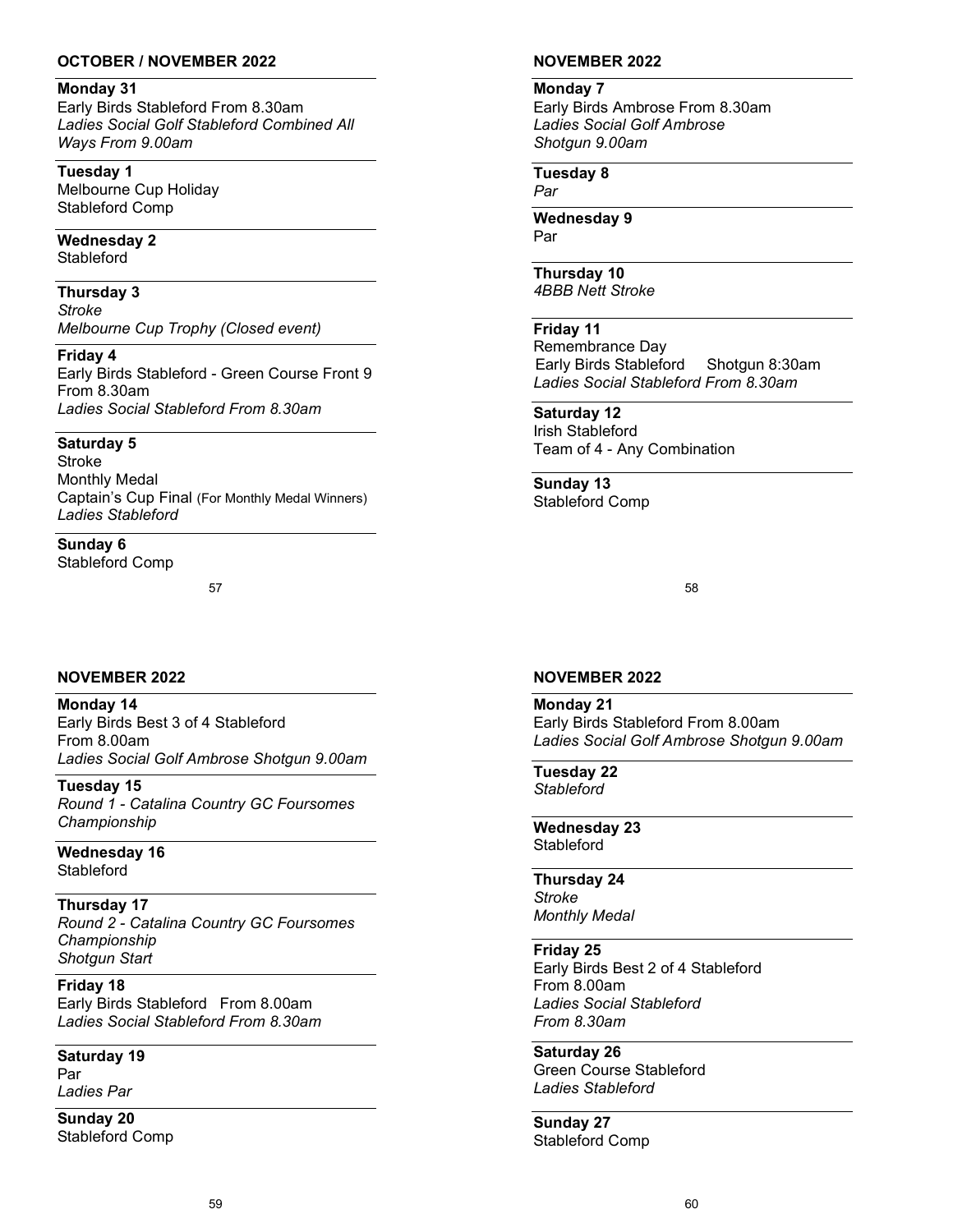# NOVEMBER / DECEMBER 2022

Monday 28

Early Birds Ambrose Shotgun 8.00am Ladies Social Golf Stableford From 9.00am

### Tuesday 29 **Stableford**

Wednesday 30

**Stableford** 

# Thursday 1

Christmas Ambrose - Drawn teams (Closed event) Shotgun start 7.30am Christmas Luncheon

## Friday 2

Early Birds Stableford - Green Course Back 9 From 8.00am Ladies Social Stableford From 8.30am

# Saturday 3

Stableford Combined All Ways Any combinations (Paired with each member of the group)

# Sunday 4

Stableford Comp Pinehurst Any Combination

61

# DECEMBER 2022

# Monday 5

Early Birds Ambrose From 8.30am Ladies Social Golf Ambrose Shotgun 9.00am

Tuesday 6 **Stroke** Monthly Medal

Wednesday 7 **Stableford** 

Thursday 8 **Stableford** 

Friday 9 Early Birds Ambrose Shotgun 8.00am Ladies Social Golf Stableford From 8.30am

# Saturday 10

**Stroke** Monthly Medal Ladies Stroke & Medal Donated by Ladies Monday Group

### Sunday 11 Stableford Comp

62

# DECEMBER 2022

Monday 12 Early Birds & Ladies Social Golf Christmas break up Shotgun 8.30am

Tuesday 13 **Stableford** 

#### Wednesday 14 **Stroke** Summer Medal

Thursday 15 **Stableford** 

### Friday 16 Early Birds Stableford End of year function Shotgun 9am

Saturday 17 Christmas Slab 4 Person Ambrose Any Combination

Sunday 18 Stableford Comp

# DECEMBER 2022

Monday 19 Early Birds Stableford From 8.00am

#### Tuesday 20 Par

End Term 4

Wednesday 21 **Stableford** 

Thursday 22 Stableford Comp

Friday 23 Early Birds Stableford From 8.00am Stableford Comp

Saturday 24 **Stableford** Ladies Stableford

Sunday 25 Christmas Day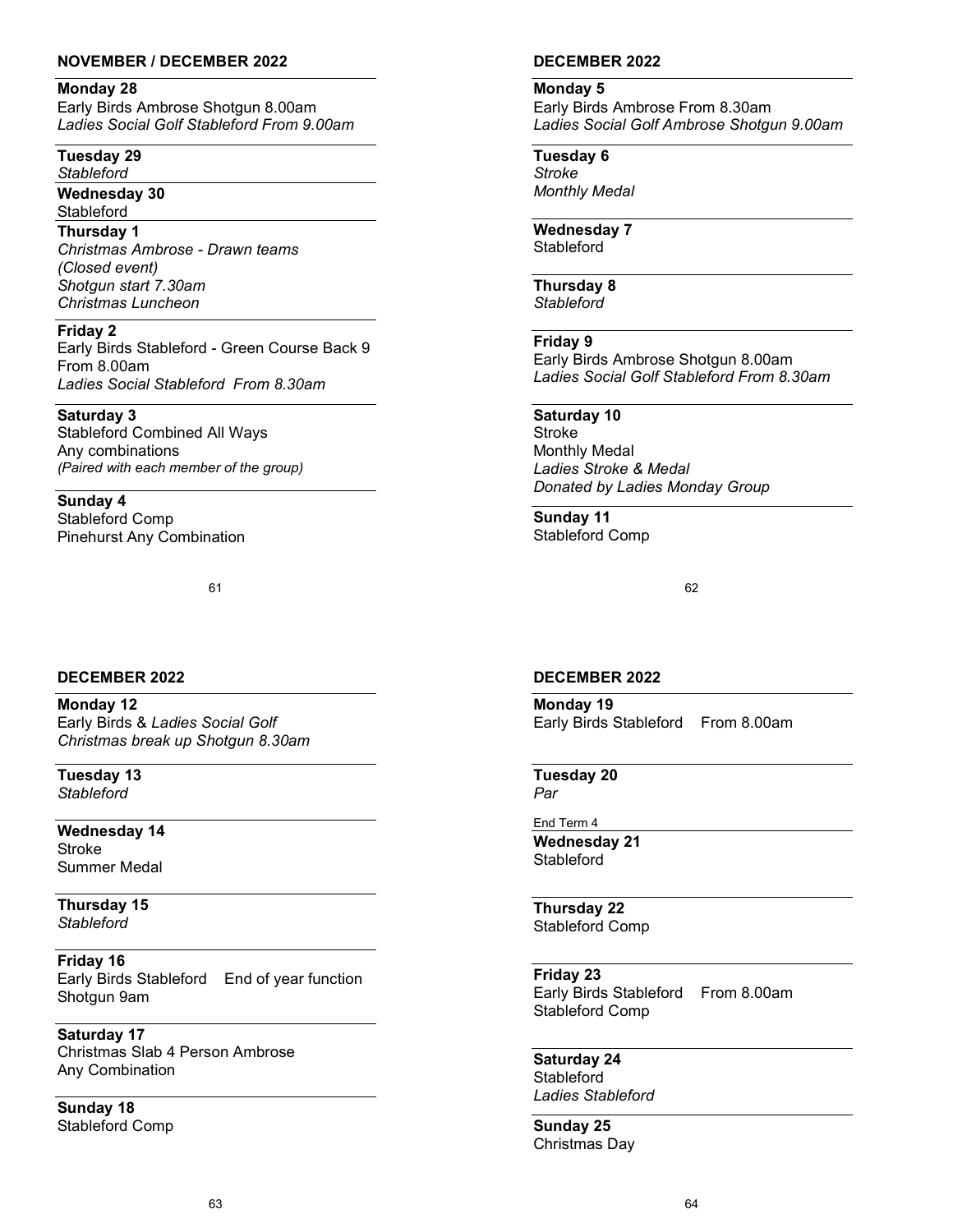# DECEMBER 2022 / JANUARY 2023

Monday 26 Boxing Day

Stableford Comp

Tuesday 27 Public Holiday in Lieu of Christmas Day Stableford Comp

Wednesday 28 Par

Thursday 29 Stableford Comp

Friday 30 Stableford Comp

Saturday 31 **Stableford** Ladies Stableford

Sunday 1 New Year's Day Stableford Comp

65

**NOTES** 

JANUARY 2023

Monday 2

Public Holiday in Lieu of New Year's Day Stableford Comp

Tuesday 3 **Stableford** 

Wednesday 4 **Stableford** 

Thursday 5 Par

Friday 6 Early Birds Stableford - Green Course Front 9 From 8.00am

Ladies Social Stableford From 8.30am

Saturday 7 Stroke Monthly Medal Ladies Stableford

Sunday 8 Stableford Comp

66

NOTES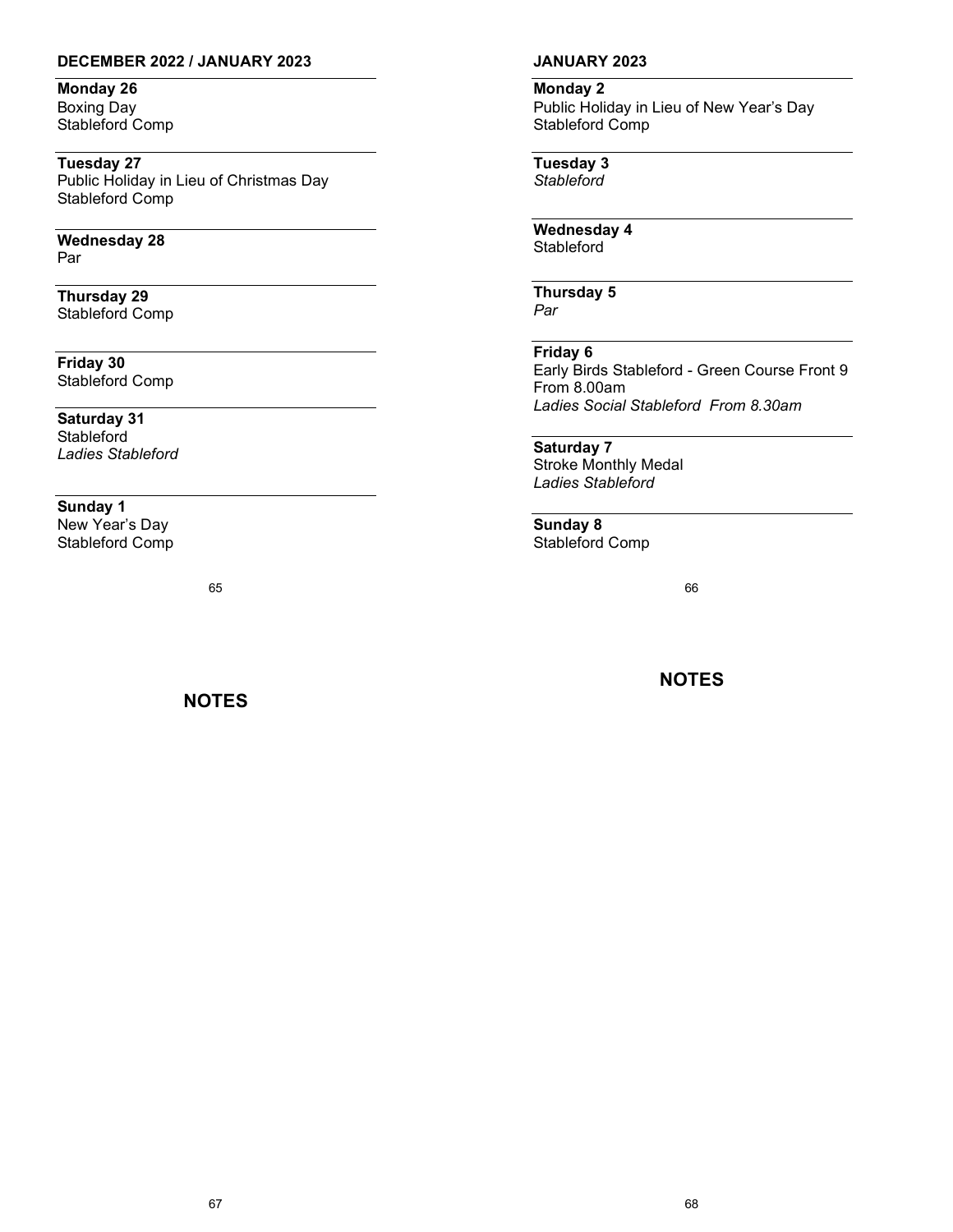# NOTES

69

# NOTES

The Horsham Golf Club would like to thank their valued sponsors and request that all members support them when possible.

70

Ace Radio/ 3WM/ Weekly Advertiser Axis Employment Bakers Delight Beauty at Rose Brooke BK Carts Breuers Hire Build Pro Coca Cola Amatil Cellarbrations Horsham CHS Group Conway Bakery Equip Physiotherapist Pilates Forty Winks Golden Grain Motor Inn Green Taylor Partners